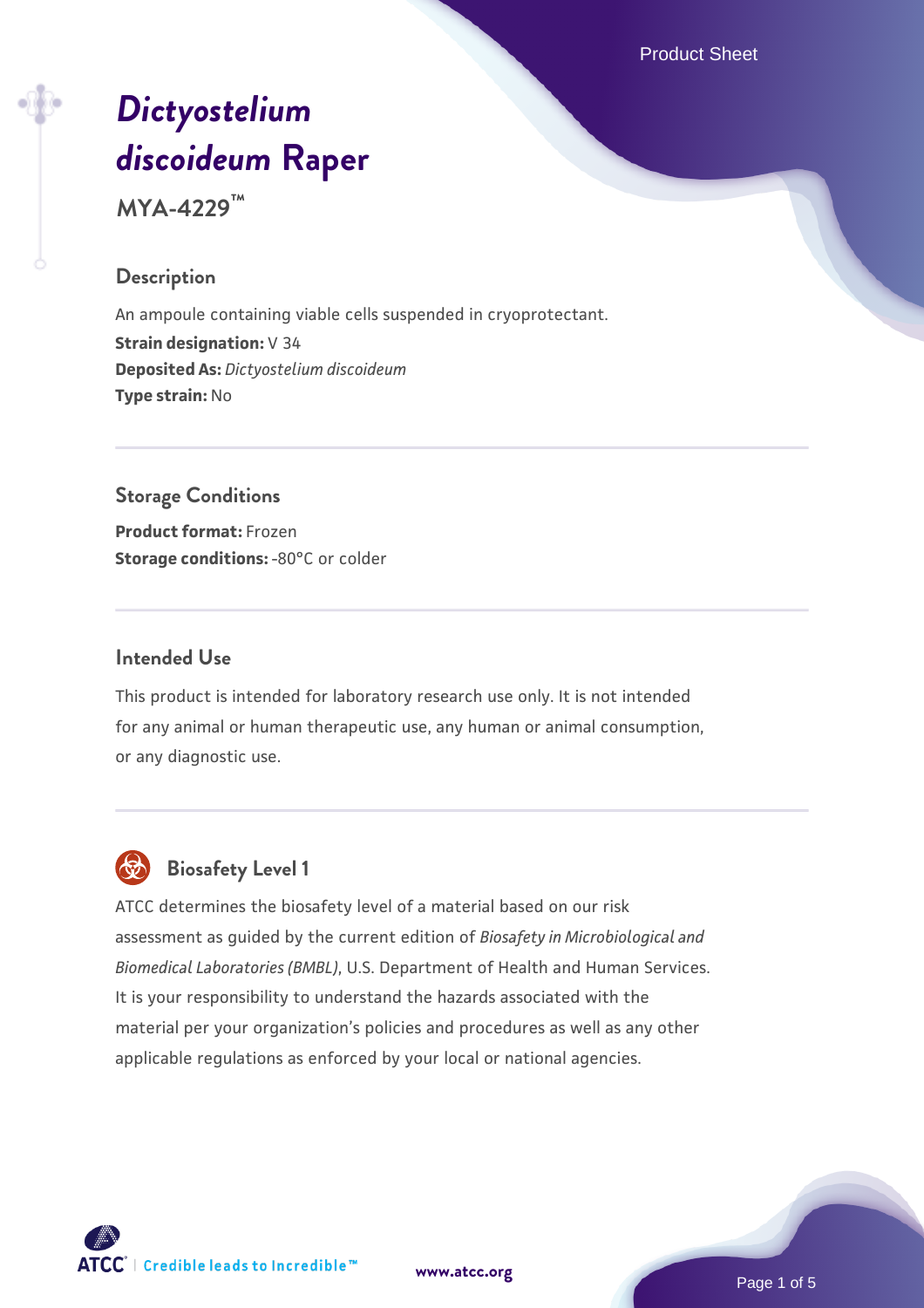#### *[Dictyostelium discoideum](https://www.atcc.org/products/mya-4229)* [Raper](https://www.atcc.org/products/mya-4229) **Product Sheet** Product Sheet **MYA-4229**

ATCC highly recommends that appropriate personal protective equipment is always used when handling vials. For cultures that require storage in liquid nitrogen, it is important to note that some vials may leak when submersed in liquid nitrogen and will slowly fill with liquid nitrogen. Upon thawing, the conversion of the liquid nitrogen back to its gas phase may result in the vial exploding or blowing off its cap with dangerous force creating flying debris. Unless necessary, ATCC recommends that these cultures be stored in the vapor phase of liquid nitrogen rather than submersed in liquid nitrogen.

# **Certificate of Analysis**

For batch-specific test results, refer to the applicable certificate of analysis that can be found at www.atcc.org.

# **Growth Conditions**

**Medium:**  [ATCC Medium 919: Non-nutrient agar](https://www.atcc.org/-/media/product-assets/documents/microbial-media-formulations/9/1/9/atcc-medium-919.pdf?rev=f4e1e31d2b4249c2a4e4c31a4c703c9e) **Temperature:** 20°C **Incubation:** Grown with Escherichia coli (ATCC 23437)

# **Handling Procedures**

**Frozen ampoules** packed in dry ice should either be thawed immediately or stored in liquid nitrogen. If liquid nitrogen storage facilities are not available, frozen ampoules may be stored at or below -70°C for approximately one week. **Do not under any circumstance store frozen ampoules at refrigerator freezer temperatures (generally -20°C)**. Storage of frozen material at this temperature will result in the death of the culture.





**[www.atcc.org](http://www.atcc.org)**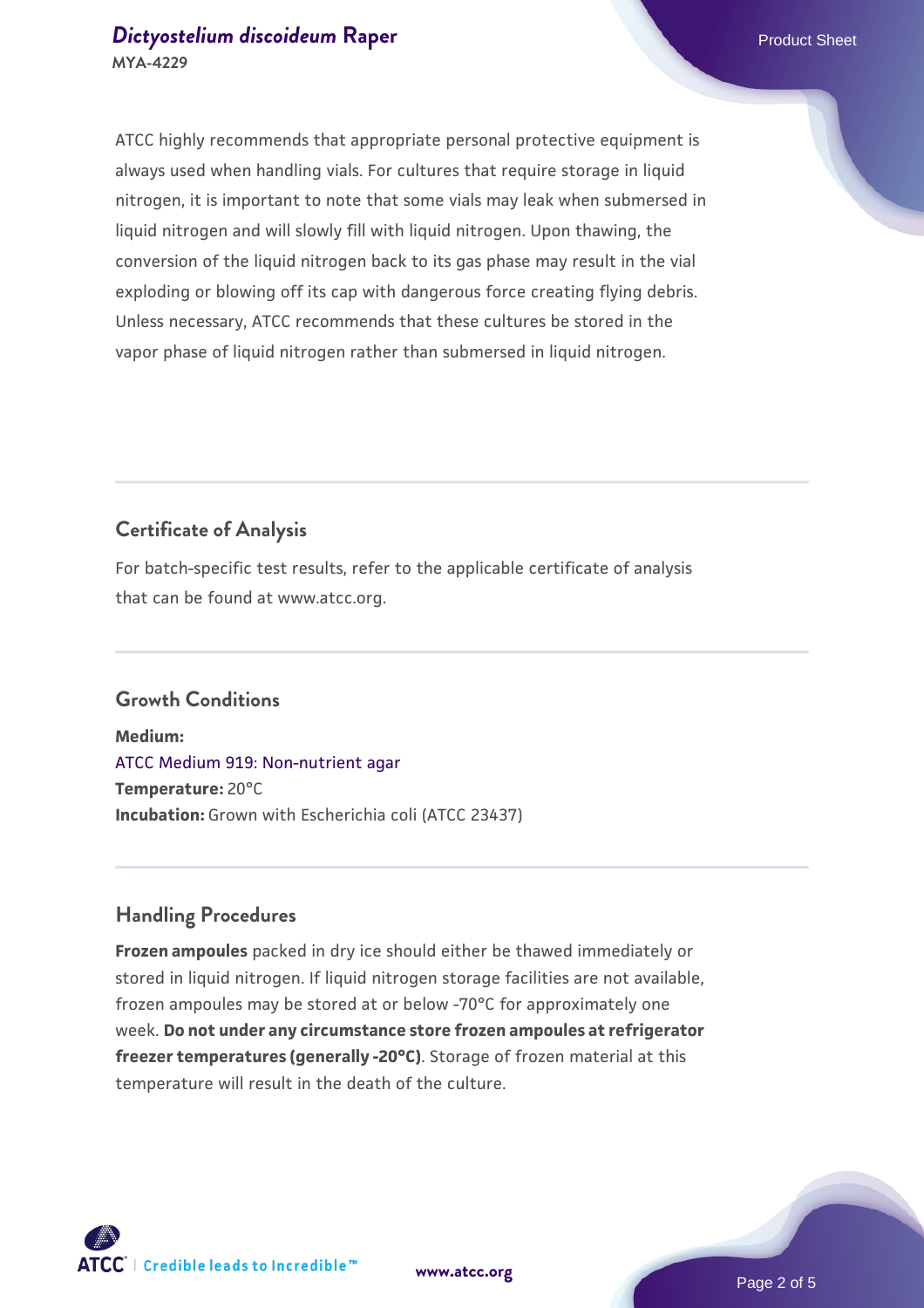- 1. To thaw a frozen ampoule, place in a **25°C to 30°C** water bath, until just thawed **(approximately 5 minutes)**. Immerse the ampoule just sufficient to cover the frozen material. Do not agitate the ampoule.
- 2. Immediately after thawing, wipe down ampoule with 70% ethanol and aseptically transfer at least 50 µL (or 2-3 agar cubes) of the content onto a plate or broth with medium recommended.
- 3. Incubate the inoculum/strain at the temperature and conditions recommended.
- 4. Inspect for growth of the inoculum/strain regularly for up to 4 weeks. The time necessary for significant growth will vary from strain to strain.

# **Material Citation**

If use of this material results in a scientific publication, please cite the material in the following manner: *Dictyostelium discoideum* Raper (ATCC MYA-4229)

#### **References**

References and other information relating to this material are available at www.atcc.org.

#### **Warranty**

The product is provided 'AS IS' and the viability of ATCC® products is warranted for 30 days from the date of shipment, provided that the customer has stored and handled the product according to the information included on the product information sheet, website, and Certificate of Analysis. For living cultures, ATCC lists the media formulation and reagents that have been found to be effective for the product. While other unspecified media and reagents may also produce satisfactory results, a change in the ATCC and/or depositor-recommended protocols may affect the



**[www.atcc.org](http://www.atcc.org)**

Page 3 of 5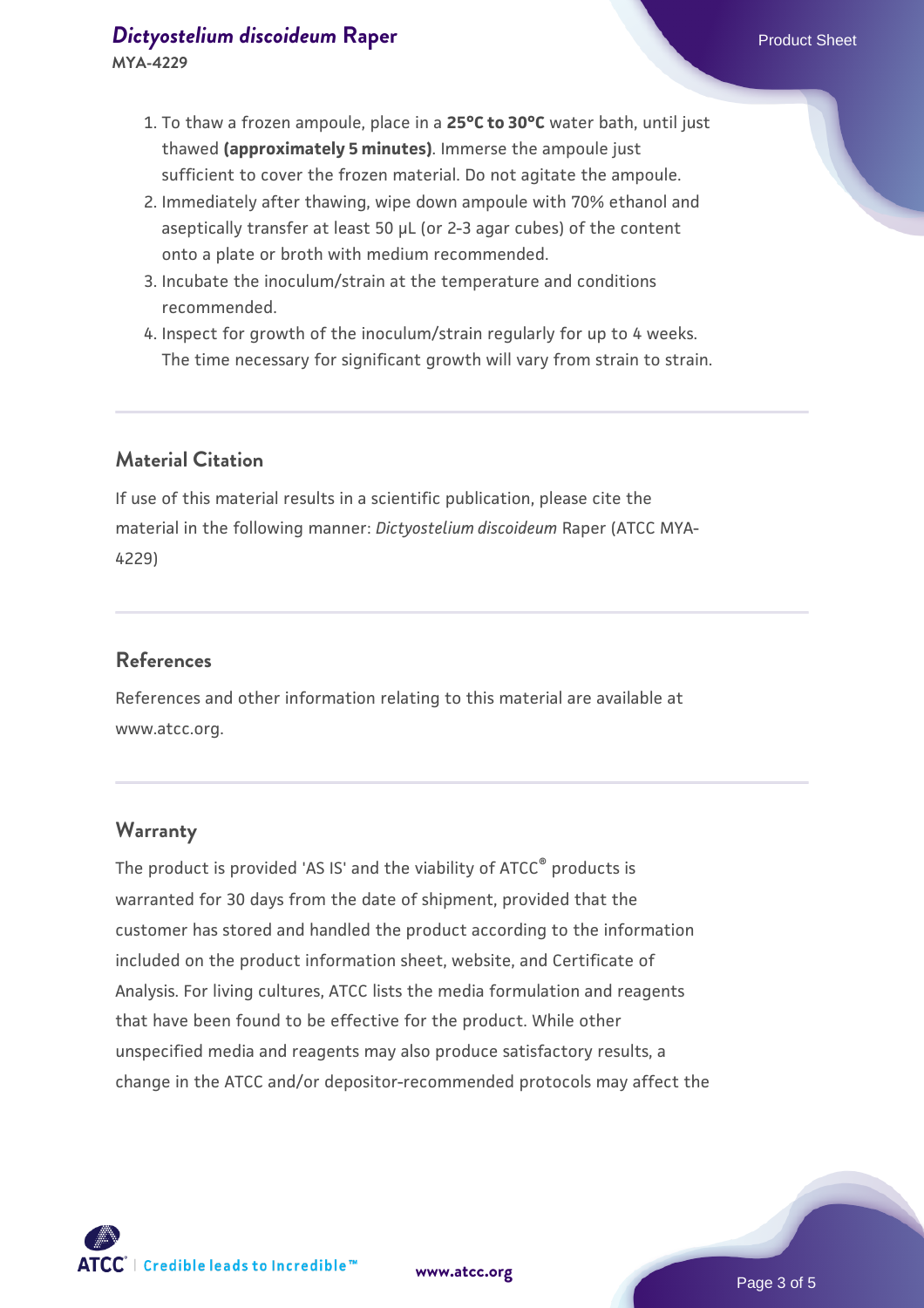### *[Dictyostelium discoideum](https://www.atcc.org/products/mya-4229)* [Raper](https://www.atcc.org/products/mya-4229) **Product Sheet** Product Sheet **MYA-4229**

recovery, growth, and/or function of the product. If an alternative medium formulation or reagent is used, the ATCC warranty for viability is no longer valid. Except as expressly set forth herein, no other warranties of any kind are provided, express or implied, including, but not limited to, any implied warranties of merchantability, fitness for a particular purpose, manufacture according to cGMP standards, typicality, safety, accuracy, and/or noninfringement.

#### **Disclaimers**

This product is intended for laboratory research use only. It is not intended for any animal or human therapeutic use, any human or animal consumption, or any diagnostic use. Any proposed commercial use is prohibited without a license from ATCC.

While ATCC uses reasonable efforts to include accurate and up-to-date information on this product sheet, ATCC makes no warranties or representations as to its accuracy. Citations from scientific literature and patents are provided for informational purposes only. ATCC does not warrant that such information has been confirmed to be accurate or complete and the customer bears the sole responsibility of confirming the accuracy and completeness of any such information.

This product is sent on the condition that the customer is responsible for and assumes all risk and responsibility in connection with the receipt, handling, storage, disposal, and use of the ATCC product including without limitation taking all appropriate safety and handling precautions to minimize health or environmental risk. As a condition of receiving the material, the customer agrees that any activity undertaken with the ATCC product and any progeny or modifications will be conducted in compliance with all applicable laws, regulations, and guidelines. This product is provided 'AS IS' with no representations or warranties whatsoever except as expressly set forth herein and in no event shall ATCC, its parents, subsidiaries, directors, officers, agents, employees, assigns, successors, and affiliates be liable for indirect, special, incidental, or consequential damages of any kind in connection with